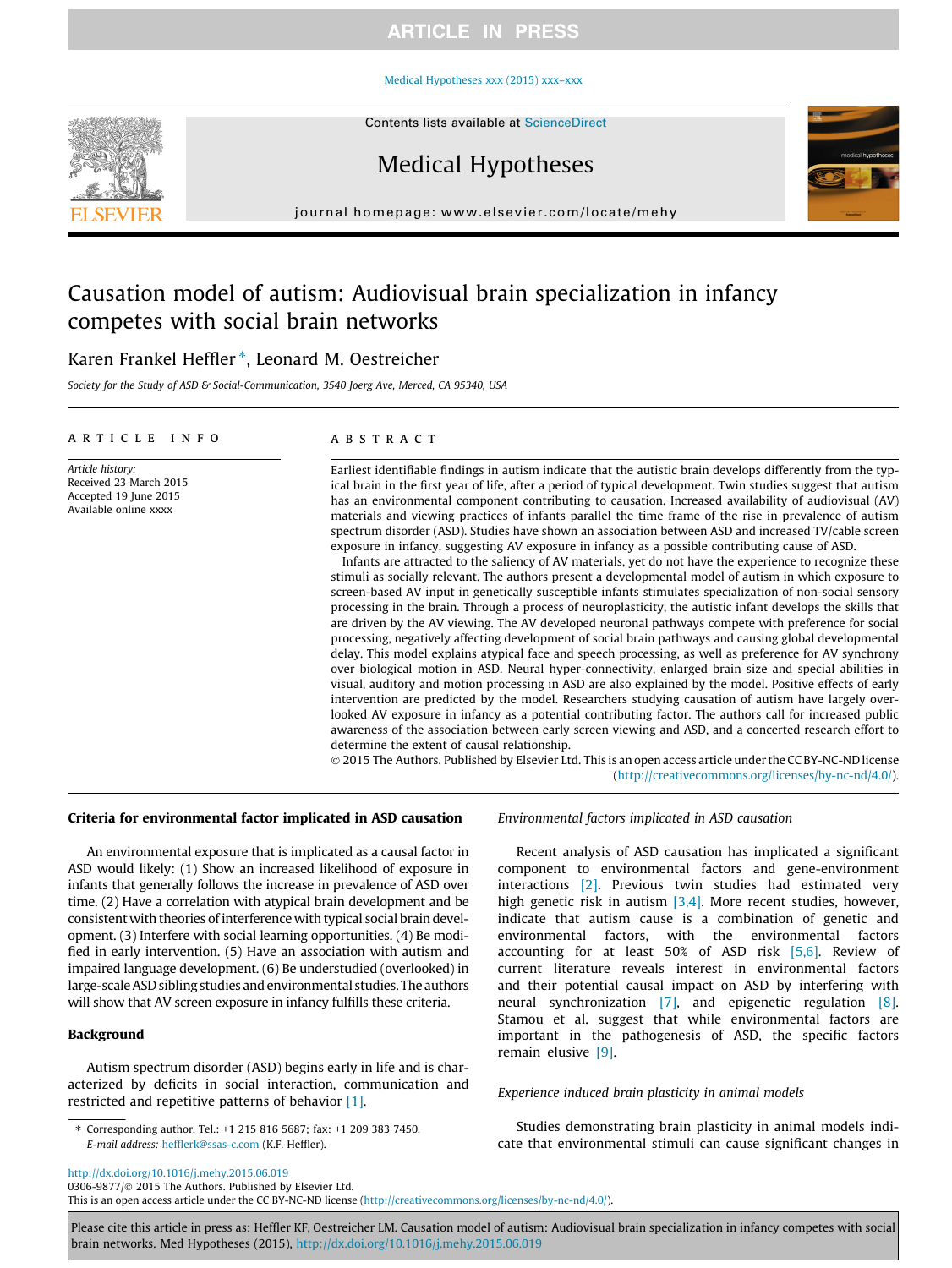neurologic structure [\[10,11\].](#page-6-0) Research performed in monkeys reveals that changing the pattern of tactile stimulation alters the cortical representation of these somatosensory areas [\[12,13\].](#page-6-0) Similarly, animals with a deficit in one sensory modality from birth mitigate their deficit by developing increased perception in other, more utilized senses, a process referred to as crossmodal neuroplasticity  $[14]$ . Bilateral blindness is compensated for by somatosensory  $[15]$  and auditory  $[16,17]$ enhanced abilities, with evidence of these non-visual senses driving neurons in visual areas of the brain, and increasing their cortical territory [\[18–20\].](#page-6-0) Neural plasticity is also seen in monocularly deprived kittens [\[21–23\],](#page-6-0) with a critical period in development in which the altered sensory input has the greatest effect on neural pathways [\[24\]](#page-6-0). The sensory induced neural changes can be further altered, or reversed, by again changing the environmental sensory input during a critical period [\[25\].](#page-6-0) These examples illustrate experience-driven plasticity, whereby the animal's neurologic pathways are changed based on the animal's specific sensory exposure, which, in turn, shapes the animal's behavior.

#### Plasticity of infant brain responsive to environmental stimuli

Based on the animal models, one would expect that human infants would also show significant neuroplasticity. The infant brain undergoes tremendous growth in volume of 1% per day in the early postnatal period  $[26]$ . Johnson suggests that the relatively delayed development of the human brain compared to other mammals allows for a much greater effect of postnatal experience on development [\[27\].](#page-6-0) Studies on early intensive intervention for ASD have demonstrated marked improvement in some children such that the developmental abnormality is no longer detected [\[28,29\]](#page-6-0). Other studies have shown significant plasticity of the infant brain when given experience with non-human face processing [\[30\]](#page-6-0), active acoustic training [\[31\],](#page-6-0) and exposure to foreign language [\[32\],](#page-6-0) allowing increased abilities in these areas. These studies demonstrate a high degree of plasticity of the young mind, in which the infant's behavior is altered in response to the exposure, allowing adaptation to the specific environmental stimuli.

# ASD atypical findings emerge after brief period of typical development

Jones and Klin [\[33\]](#page-6-0) studied eye fixation in 2–6 month-old infants, and found that eye fixation is normal at the earliest time, but declines from 2 to 6 months in those who develop ASD. Ozonoff et al. found that infants who are later diagnosed with ASD have comparable responses to those with typical development in the frequency of gaze to faces, social smiles and vocalizations at 6 months of age, but significantly declining trajectories of these indices over time [\[34\]](#page-6-0). Diffusion tensor imaging, used as an assessment of the organization of white matter fiber tracts, indicates that infants who go on to a diagnosis of ASD have a significant difference in the trajectory of white matter tracts during the developmental ages of 6–24 months, compared to those with typical development [\[35\]](#page-6-0). These researchers suggest that irregular development of white matter pathways precede autistic symptoms in the first year. In addition, there is evidence that in the infant who develops ASD, the brain is not enlarged early on, but becomes larger than typical by 12 months of age [\[36–38\]](#page-6-0). There appears to be hyper-connectivity of the ASD brain found in electroencephalography (EEG) studies of 14-mo-old infants viewing videos [\[39\],](#page-6-0) as well as in functional magnetic resonance imaging (fMRI) studies in children [\[40\].](#page-6-0)

# Increasing prevalence of autism corresponds with timing of increasing AV availability and exposure

#### Rising rates of autism

Many countries have seen an increase in autism prevalence over the last 25 years  $[41]$ . In order to understand any environmental impact on a particular group of infants in time, it is important to take into consideration the age of the group studied. Several autism studies indicate a stable prevalence of ASD of 4 to 5 per 10,000 in birth cohorts from the 1950's through the early 1980's [\[42–46\]](#page-6-0). In Minnesota, Gurney et al. found ASD prevalence among children aged 6–11 years increased from 3 per 10,000 in 1991– 1992 to 52 per 10,000 in 2001–2002 [\[47\],](#page-6-0) reflecting a significant increase in autism among children born in the 1990's. Studies from the UK  $[48]$  documented a rising rate of autism in birth cohorts from the late 1980's to mid 1990's, which then stabilized. An Israeli study [\[49\]](#page-6-0) similarly found a stabilization of rates after rising incidence in birth cohorts through the 1990's into mid 2000's. When considering an environmental ASD causal factor to which infants are exposed, we would expect to see greater effect as the exposure is increasing, as well as stabilization of autism rates once saturation of that factor is reached in a community.

Recent CDC reporting indicates ASD prevalence of 14.7 per 1,000 (one in 68) among 8-year-olds in the US in 2010 [\[50\],](#page-6-0) a rate almost 30 times the prevalence found in the birth cohorts through the early 1980's. Some have suggested that the increase in ASD may be attributed to diagnostic substitution, broadening diagnostic criteria, better screening, and awareness [\[51–54\]](#page-6-0). Further analysis reveals that these factors only account for part of the rise [\[55–57\]](#page-6-0), suggesting a true increase in autism prevalence.

#### Increased screen based AV exposure in infants parallels rise in ASD

Environmental factors show an increase in availability and exposure of AV materials starting in the 1980's, with much higher consumption in the 1990's and 2000's, corresponding to the rise in ASD. Although AV content available on screens has become a frequent component of everyday life, it is important to recall that home video viewing at one's whim was not generally available until the introduction of Betamax in 1975 and VCR in 1977 [\[58\],](#page-6-0) opening the door for increasing home video consumption in the 1980's and 1990's, and for the first time allowing repetitive viewing of videos. VCR's were present in only 1.1% of US households in 1980, but increased to 85.1% of US households by 2000, while US households with cable rose from 15.2 million in 1980 to 73.8 million in 2004 [\[59\]](#page-6-0). Growth in home video sales (in 2007 dollars) during this period was a worldwide phenomenon, accounting for \$2.2 billion in revenues in 1980, increasing to \$13.1 billion by the year 2000 and to \$22.6 billion by 2005 [\[60\].](#page-6-0) Prior to 1977 there were no children's cable channels in the US. By the year 2000, 15 different network and cable channels had programming dedicated to children [\[61\]](#page-6-0). There has been an explosion in viewing opportunities for infants over the past 25 years, which parallels the rise in autism.

There is significant evidence to support that many infants are exposed to AV screen materials during infancy. Despite the American Academy of Pediatrics policy statement issued in 1999 to avoid television viewing in the first two years of life [\[62\],](#page-7-0) Kaiser Family Foundation found in 2003 that 68% of children under two used screen media, with the average time watched just over 2 h, 43% watched daily and 26% had a TV in their bedroom. Additionally, 36% of households reported having TV on almost all the time, while 2/3 had the TV on at least half the time, even if "no one is watching"  $[63]$ . In addition to TV and video, infants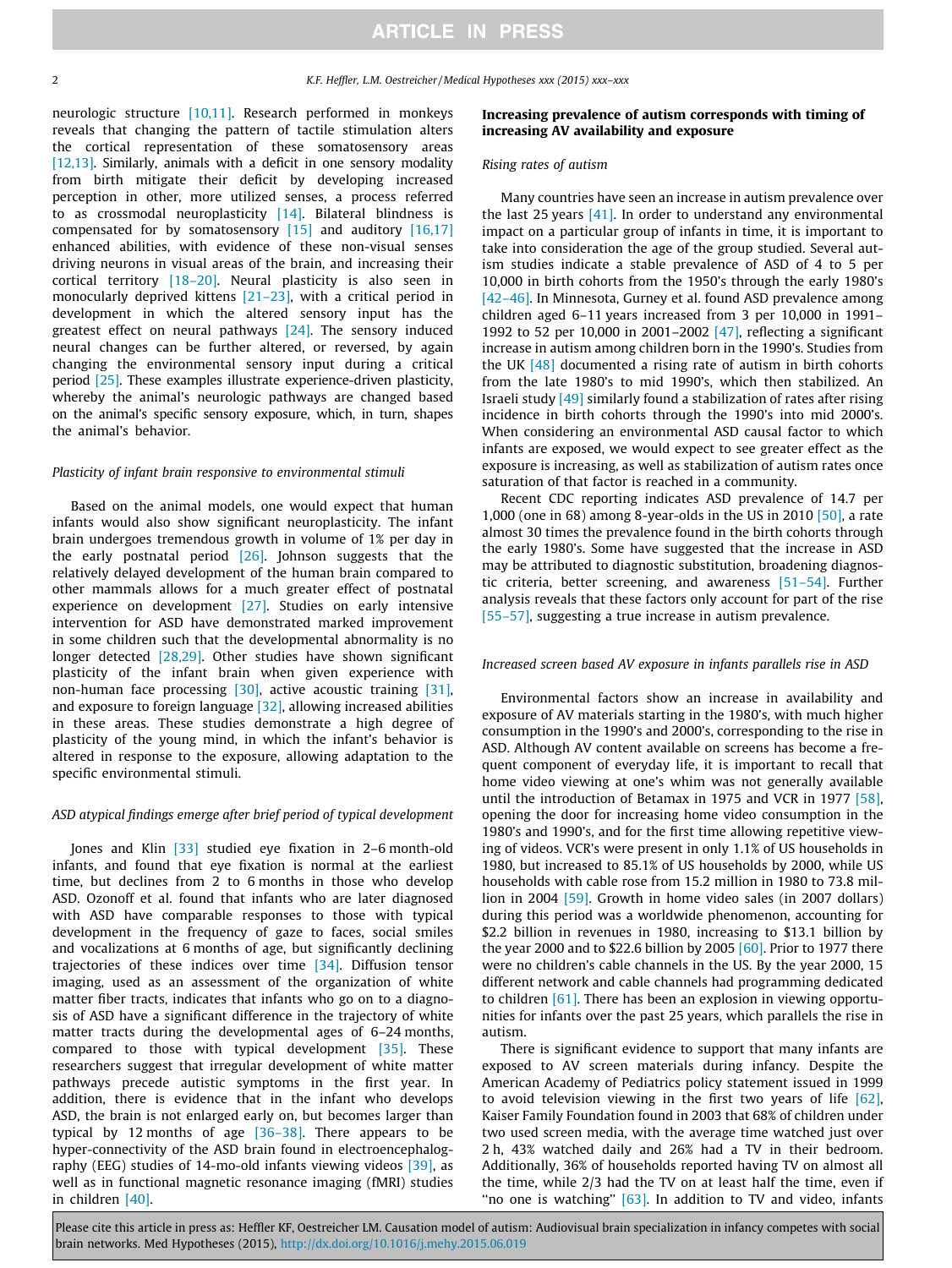may be exposed to other AV screen stimuli that their parents or siblings are viewing such as video games, computer, tablet or smart phone. In 2013, a study found that 38% of children under 2 have used a mobile device [\[64\]](#page-7-0).

#### Model of autism causation

Infants are attracted to viewing AV materials, which offer the naive infant no social relevancy. Through a process of neuroplasticity, the AV screen exposure causes specialization of brain pathways that process audio and visual stimuli in a non-social manner. These specialized sensory pathways interfere with attention to social stimuli, and disrupt the development of social brain specialization. The lack of attention to caretaker and the social scene contributes to global developmental delay. The model explains many of the atypical neurologic findings in ASD. Positive effects of early intervention are consistent with the model.

# Saliency of AV materials

Many of the child-directed programming is animated and vibrant with colors and sounds designed to attract the developing mind. Young infants are attracted to the saliency of television and video. Frank et al. found that visual fixation preference in typical 3-month-old infants is determined by luminance and motion that override preference for fixating on faces [\[65\].](#page-7-0) Attention in the vulnerable infant is drawn away from healthy social interactions toward TV, computer screens, and electronic toys.

#### Infants do not recognize AV screen stimuli as socially relevant

Because of the lack of real life social interaction, and limited multisensory input, the audiovisual world (AVW) is quite different compared to the actual world (AW). Older typical children and adults can understand the AVW in humanistic terms as they have developed the typical brain pathways that process the world in terms of social relatedness and speech. As typical adults we can map the AVW onto the AW and relate the 2 dimensional moving images, fixed position of sound and limited screen size to our 3 dimensional real-world. However, screens offer no reciprocal social reward such as a returned smile or eye gaze for looking at the eyes of the projected individual, and no opportunities for joint attention, turn taking, or the complexities of social engagement. A naive infant viewing a screen sees a face that does not respond to the baby's smiles, coos, or directed gaze toward the actor. Electronic toys with lights and sounds may have an effect similar to screen materials, consisting of non-social acute sensory stimulation. We posit that the newborn does not have the social processing ability in place to recognize social relevancy in these types of exposures. It is not until 9-months of age, according to Frank et al., that the typical infant prefers attending to faces on video over the saliency provided by light and motion.

# Aberrant neural processing of social stimuli and specialization of AV brain processing pathways

#### Atypical face processing in ASD

Researchers have identified aberrant neural social processing pathways in individuals with autism compared to those with typical development. Young infants are known to orient toward faces, an important factor in social development [\[66,67\].](#page-7-0) However, children with autism have a deficit in the ability to recognize faces  $[68-70]$ . When evaluated with fMRI, face processing invokes atypical brain activity in individuals with ASD. The fusiform gyrus, an area of the brain associated with face processing in typical individuals [\[71–73\]](#page-7-0) shows less activity with face processing in those with ASD, while other brain regions show increased activity [\[74\].](#page-7-0) Schultz et al. found that during face processing, individuals with ASD show activity of the inferior temporal gyri, and concluded that those with ASD process faces in a manner similar to the way in which typically developing individuals process objects [\[75\].](#page-7-0)

#### Aberrant speech, auditory and visual neural processing in ASD

Speech, auditory and visual stimuli are processed differently in those with ASD. As shown by atypical event-related potential (ERP) signals to speech, Kuhl et al. found that individuals with more severe autism prefer mechanically sounding auditory signals over the infant-directed speech preferred by those with typical develop-ment [\[76\]](#page-7-0). Another study found that compared to typically developing children, those with autism have impaired attention to speech, but greater response of ERP to non-speech pitch changes [\[77\]](#page-7-0), consistent with the ability of enhanced pitch processing in ASD found by Bonnel et al. [\[78\].](#page-7-0) Using fMRI to evaluate response to novel auditory stimuli, Gomot et al. found that compared to typically developing individuals, children with high functioning autism showed shorter reaction time, activation of a widespread network of brain regions as well as activation of brain regions that positively correlated with Autism Spectrum Quotient [\[79\].](#page-7-0) Similarly, individuals with ASD have enhanced abilities in visual discrimination [\[80–82\],](#page-7-0) and motion detection [\[83\].](#page-7-0) Clery et al. studied fMRI in response to unexpected visual stimuli in adults and found that those with ASD have greater connectivity of visual sensory occipital cortex, but less connectivity to other regions compared to typical adults  $[84]$ . In ASD there is evidence of enhanced visual and auditory brain responsiveness and connectivity, along with atypical and poorly developed social brain responsiveness consistent with non-social auditory and visual stimulation.

#### Preference for AV synchrony over biological motion in ASD

In ASD, atypical neural processing is also seen in the perception of biological motion. Biological motion preference appears very early in development, and has been demonstrated in newly hatched chicks [\[85\],](#page-7-0) as well as in 2 day-old human infants [\[86\].](#page-7-0) In striking contrast, 2-year-old toddlers with ASD, when shown a split screen with a video of light sources representing upright biologic motion on one side and upside down images shown in reverse order on the other side, do not orient to the biological motion [\[87\]](#page-7-0). Instead, these toddlers with ASD show a preference for audiovisual synchrony (sound change and image change occurring at the same time), and this accounted for over 90 percent of viewing preference in ASD. This is in contrast to typically developing and non-ASD developmentally delayed controls, who orient to biological motion and show no preference for audiovisual synchrony over biological motion, according to Klin et al. In order to attend to a stimulus of audiovisual synchrony, one has to be able to process this information and, in the case of the ASD group, specialize in AV processing. Kwakye et al. found that children with ASD have a longer period of time for processing AV stimuli in a multisensory manner [\[88\]](#page-7-0). We suggest that exposure to AV screen materials in infancy is a likely source of stimulation to promote specialization of the auditory and visual neurologic pathways that compete with and impair typical social brain development.

#### Lost opportunities to develop social brain in ASD

The infant who is developing ASD attends to AV synchrony over biological motion [\[87\]](#page-7-0), mouth over eyes [\[89\]](#page-7-0) (likely because of synchrony), mechanical speech over infant-directed speech [\[76\],](#page-7-0) and has no preference for faces over objects [\[75\]](#page-7-0). The non-social neural pathways confound face and speech processing. The infant, who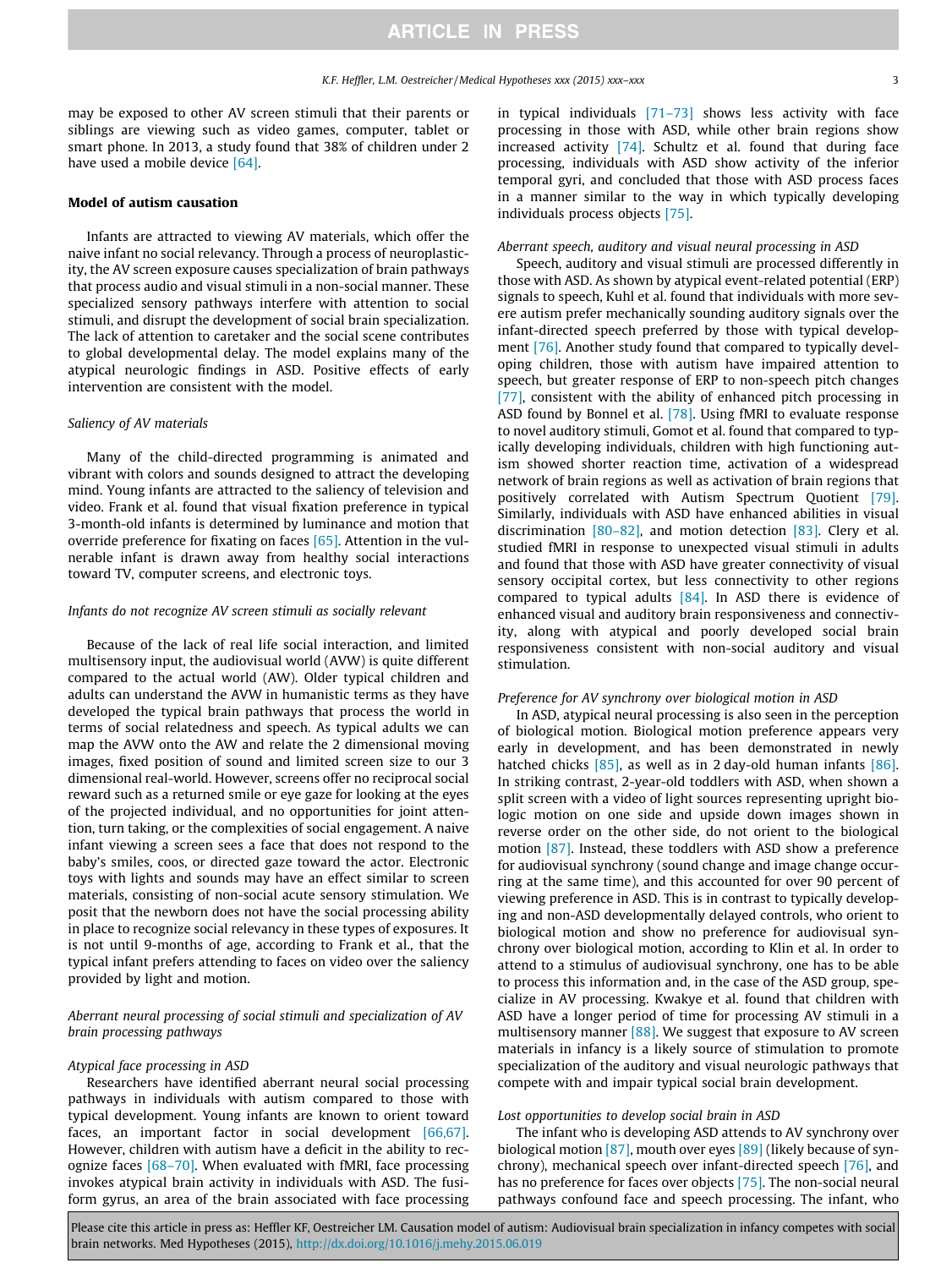does not orient to biological motion, would be less likely to develop appropriate neural response to socially important stimuli. In contrast to typically developing children, those who develop ASD show slower face processing [\[90\],](#page-7-0) lack of differentiation of gaze direction toward vs away  $[91]$ , decreased attention to social scenes [\[92,93\],](#page-7-0) and no quickened response to an object cued by eye gaze [\[94\]](#page-7-0), signifying a defect in joint attention. We suggest that the non-social AV brain specialization alters the response to social experience, consistent with the finding that children with ASD are effective processors of nonhuman AV stimuli, but they exhibit lower processing scores than typical when faces and voices are involved [\[95\]](#page-7-0).

The socially disengaged infant would lose further shared attention opportunities to learn about his or her environment and develop language skills. The preference for artificial speech would diminish attention to caregiver and interest in interactive speech, creating an obstacle to learning language [\[32\]](#page-6-0). Wan et al. found that infant attentiveness to the parent at 12-months predicted 3-year ASD outcome [\[96\].](#page-7-0) A baby disinterested in the social scene would be less likely to participate in behavior such as imitation and turn taking. Infant directed learning, as shown by pointing to an object of interest, results in greater learning from teaching related to that object [\[97\].](#page-7-0) Without interest in a social partner, the infant will not engage with others, further limiting learning opportunities and contributing to global developmental delay.

#### Altered development in ASD determined by neuroplasticity

Consistent with examples of brain plasticity based on sensory stimulation presented earlier in this paper [\[12–22\]](#page-6-0), we suggest that a pathway to the development of ASD is extensive sensory stimulation provided by AV screen viewing. This heightened sensory exposure, we propose, alters the neural circuitry during the first 2 years of life, a critical time of development [\[98,99\].](#page-7-0) The occipital (visual) cortex is the brain region most actively developing connectivity in the early postnatal months, while the higher-order, more frontal regions of the brain are slower to develop [\[100\].](#page-7-0) As the infant brain becomes wired to respond more to the demands of audio and visual stimulation, the behavior of the infant is changed to devote more attention to these primary sensory stimuli, and less attention to other environmental exposures, such as faces, social scenes and processes that would develop higher levels of thinking.

# Sensory connectivity interferes with higher-order cognitive development

Alteration of primary sensory connectivity early in development would likely affect subsequent neural development, and could explain the atypical connectivity seen in ASD. The anterior cingulate cortex (ACC), an area of the brain associated with behavioral response monitoring [\[101\]](#page-7-0), displays atypical activation in individuals with ASD compared to controls during higher-order attention tasks [\[84,102–104\].](#page-7-0) There is evidence of greater functional connectivity of the ACC to sensory regions, but less connectivity to frontal cortical areas in adults with ASD compared to controls [\[84\],](#page-7-0) and ACC activation during response monitoring has been shown to correlate to rigidity and repetitive behavior ratings in adults with ASD [\[103\]](#page-7-0).

Compared to controls, individuals with ASD rely more on visuo-spatial processing and less on working memory and executive areas during an embedded figures task assessed by fMRI [\[105,106\].](#page-7-0) During a task of relevant stimuli selection, Belmonte and Yurgelun-Todd found increased occipital cortex activation on fMRI in those with ASD compared to a control group. These researchers propose that a flood of input from over-aroused primary sensory processing, starting early in infancy, overloads higher-order cognitive processes [\[107\]](#page-7-0). Based on principles of plasticity, we further this premise by suggesting that this hyper-responsive sensory state is an adaptation to the extensive sensory demands of the AV world.

# Hyper-connectivity, enlarged brain and unusual sensory responses in **ASD**

In this model, the infant brain is altered in its response and developmental trajectory when it is presented with extensive audiovisual exposure with lights, colors and sounds. The infant orients to the saliency of luminosity and motion over social attention [\[65\]](#page-7-0), but does not yet have the experience necessary to order the response to the stimuli in any socially meaningful way. The hyper-connectivity of the ASD brain shown in both EEG [\[39\]](#page-6-0) and fMRI  $[40]$  studies may represent this response to the onslaught of sights and sounds which direct developmental pathways that specialize in non-social processing of audio and visual information. Enlarged head circumference that develops in infants with ASD compared to those with typical development [\[36–38\]](#page-6-0), we suggest, is a result of this hyper-connectivity. Greater neural responsiveness to auditory and visual stimuli in youth with ASD [\[108\]](#page-7-0) might explain the unusual sensory responses that are seen in many individuals with ASD [\[109\].](#page-7-0)

#### Positive effects of early intervention consistent with model

Positive effects of early intervention on ASD outcome suggest that an environmental cause of autism would be somehow negated by this treatment. Early intervention therapies have been effective in decreasing the signs and symptoms of autism, especially if started early and intensively applied [\[110,111\].](#page-7-0) Lovaas, a pioneer in applied behavior analysis (ABA) treatment for autism, utilized intensive intervention an average of 40 h per week, which he considered to be almost the toddler's entire waking hours [\[112\].](#page-7-0) Another technique, Early Start Denver Model, utilizes a parent-implemented approach with emphasis on social interaction that includes a strategy of turning off TV, other screens and electronic toys when they compete with social attention  $[113]$ . These successful early interventions have a significant dual impact by eliminating or decreasing the audiovisual screen exposure and promoting face-to-face social interaction with shared attention. As shown in the animal model, reversal of sensory induced aberrant neural connectivity can be achieved by altering sensory exposure during a critical time of development [\[25\]](#page-6-0). Dawson et al. were able to show not only gains in language and adaptive behavior after early intervention for ASD, but also documented normalized EEG activity when viewing faces, indicative of improved social neural pathways [\[114\]](#page-7-0). In terms of the autism causation theory presented, we propose that early intervention decreases stimulation of brain areas that respond to audiovisual input, while increasing social brain stimulation.

#### AV screen exposure is associated with ASD and language delay

Studies have shown that AV screen exposure in infancy is associated with ASD. Waldman et al., using data on precipitation levels, American time-use and autism rates, found that the amount of television a young child watches is positively related with precipitation in their community and that county autism rates are positively associated with precipitation [\[115,116\]](#page-7-0), suggesting television viewing as a trigger in autism. To further test this hypothesis, they looked at cable television subscription rates and autism, and found that autism rates of a birth cohort were positively correlated with the percentage of households who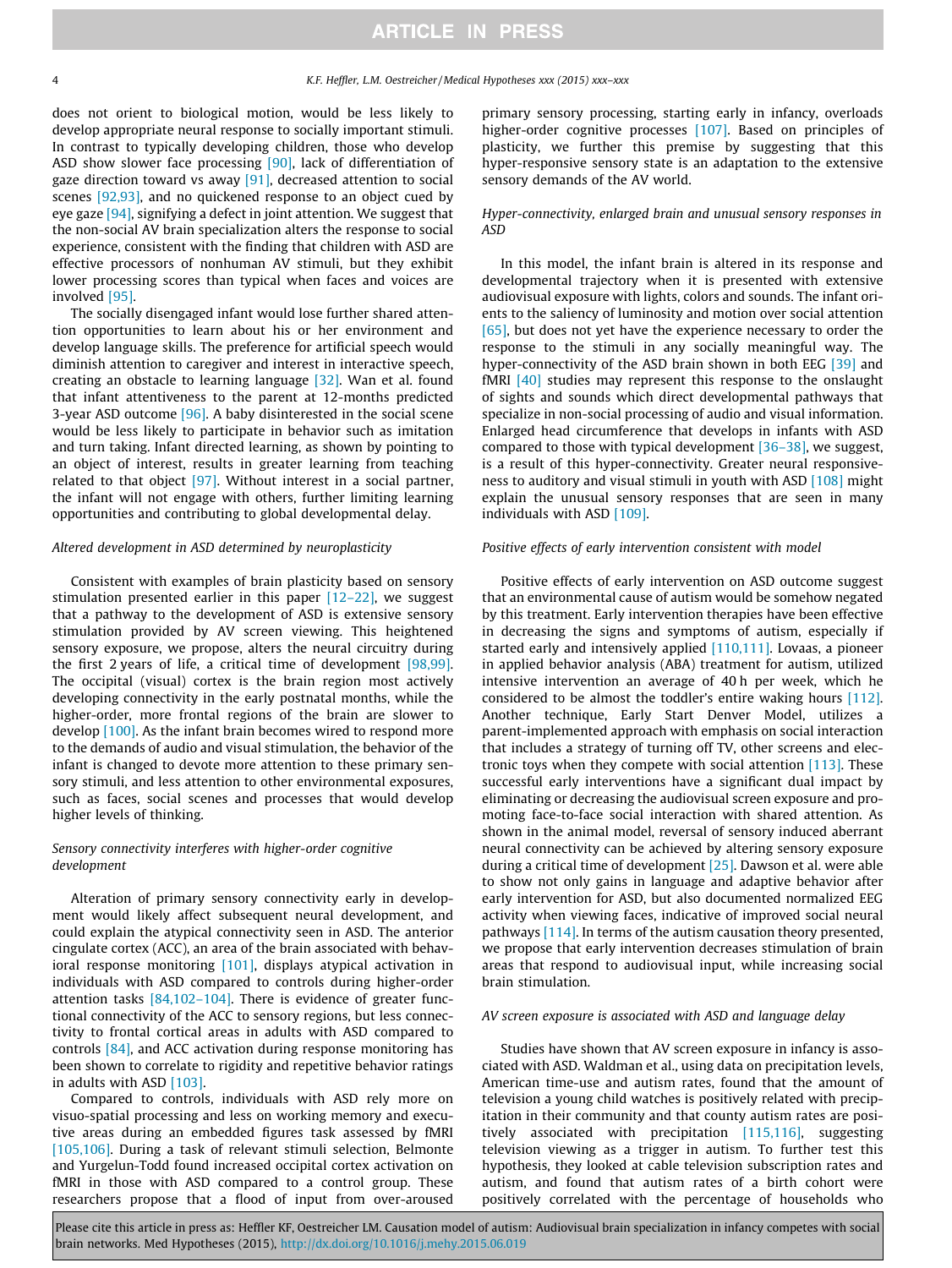subscribed to cable television when the cohort was under 3 years of age, and called for further study on the relationship between TV viewing and autism [\[115\]](#page-7-0). We could find only one study on the AV/autism link subsequent to this call for action. Chonchaiya et al. reported an association of autism with earlier television viewing and more time spent watching television than children without autism. They found that those with autism on average started viewing by 6 months of age versus those without autism who on average started viewing at 12 months of age [\[117\]](#page-8-0). In addition, it has been noted that some children with autism may be unable to communicate in a social sense, yet can recite every word of multiple children's videos [\[118\].](#page-8-0)

Language delay is frequently seen in those with ASD [\[119\].](#page-8-0) Research has also shown an association between infant viewing of DVDs/videos and impaired language development [\[120\].](#page-8-0) Chonchaiya and Pruksananonda found that children who started watching TV younger than 12 months of age and watched more than 2 h/day were six times more likely to develop language delay [\[121\].](#page-8-0) Christakis et al. studied children two-months to 4-years of age and found that each hour of audible television was associated with significant reduction of both adult and child vocalizations [\[122\].](#page-8-0) One could suggest that language delay in this scenario may result from decreased exposure to interactive spoken language. Kuhl et al. demonstrated that infant language learning occurs with interpersonal socially motivated interaction, but not with audiovisual recordings [\[32\]](#page-6-0).

#### Screen based AV exposure overlooked as potential causal factor in ASD

To our knowledge, major autism sibling studies have yet to gather information on infant audiovisual screen viewing, despite reported association with ASD. In addition to genetic causes, autism researchers have focused on factors including environmental toxins, which poorly correlate to autism rise [\[123\],](#page-8-0) and more recently on peri- and prenatal risk factors in the Early Autism Risk Longitudinal Investigation (EARLI study) [\[124\]](#page-8-0). It appears parents are also unaware of studies linking screen time with autism. Top categories of parents' beliefs in ASD causal factors include genetics, brain structure, will of God, toxins in vaccines and environmental pollution [\[125\]](#page-8-0). Sadly, AV exposure in infancy as a likely causative agent has been overlooked.

#### Discussion

With the introduction of color, larger screens, improved audio, child programming and repetitive viewing opportunity, screen exposure has intensified. Previously many researchers had thought that the rise in autism might have been due to differences in diagnostic criteria over time or possibly over-reporting. Many believed genetic factors were mostly responsible and that autism was determined prior to birth. Recently, we have seen a wealth of new information suggesting that autism is a postnatal neuro-developmental disorder with actual rising prevalence, which, in addition to genetic factors, has a significant environmental component of causation. We now know that structural brain changes in the first year of life correlate to later diagnosis of autism.

We present a developmental model of autism, consistent with studies of brain plasticity, in which exposure to screen-based audiovisual input in infancy stimulates specialization of non-social audiovisual processing in the brain. The specialized AV processing pathways compete with preference for social processing and biological motion, negatively affecting development of social brain and higher cognitive pathways. Genetic factors, social environment, extent of AV exposure, and early intervention likely determine the ultimate neurologic and clinical outcome,

explaining the varied spectrum of ASD. The model is consistent with many studies of early development, sensory and social processing, as well as higher cognitive tasks in ASD.

#### Relationship to other models

The lack of orienting to biologic motion in ASD can be understood through the ''interactive specialization'' theory proposed by Johnson, which explains brain development and specialization through infant-environment interactions, which influence interand intraregional cortical connections, such that specialization of a brain system during postnatal development emerges as a result of activity-dependent interaction and competition of cortical regions [\[27\].](#page-6-0) We suggest that exposure to AV material in infancy allows specialization of brain processing of these types of stimuli and a preference for similar sensory input. This atypical sensory neural connectivity further competes with typical social brain activity and cognitive pathways.

Researchers have proposed models to describe many of the changes found in ASD. The enhanced perceptual model of autism implicates overfunctioning of primary sensory brain regions as being involved with autism  $[126]$ , while the underconnectivity theory of autism suggests that ASD is due to a primary abnormality in connectivity between the frontal and posterior cortical regions [\[127\].](#page-8-0) Our model, while agreeing with many of the descriptive features of these models, differs significantly in that it is grounded in neuroplasticity and proposes an environmental sensory exposure that impacts the neural connectivity seen in ASD.

Other researchers have suggested that the social impairments in ASD are not the fundamental defect, but result from a primary abnormality in social motivation, which causes a failure to attend to and recognize social factors [\[128\].](#page-8-0) Relating our model to the social motivation theory, we suggest that the difficulty in social motivation in many children with ASD is secondary to AV exposure induced specialization of non-social neural processing pathways, which interfere with social engagement. TV and video have previously been suggested as contributing to ASD by distracting attention from caregiver-child eye contact and social interaction [\[129,130\].](#page-8-0) The present model incorporates this idea and further implicates AV screen exposure in ASD causation by stimulating aberrant sensory pathways and neural hyper-connectivity that interfere with attention to social stimuli, and disrupt social brain development. In our model, early intervention is effective as it decreases opportunities to reinforce the brain pathways orienting to audiovisual screen stimuli while simultaneously strengthening the social brain pathways.

# Limitations of the model

The most obvious limitation of this model is that there is evidence to show an association [\[115,117\],](#page-7-0) but not a causal relationship between AV screen exposure and ASD. In addition, the model was developed based on published research and our interpretation of these studies. Further, we have suggested that recent evidence of typical development in the first few months of life, prior to atypical neurologic and functional findings in ASD [\[33–35\]](#page-6-0), suggests that an external factor is affecting the aberrant trajectory. An alternative theory is that development is pre-determined in utero and that the changes in the response to social factors that begin to manifest in the first year of life in ASD are primarily the result of genetic factors. While the authors acknowledge that other factors likely play a role, we suggest that studies on brain plasticity [10-[25\],](#page-6-0) responsiveness of the infant brain to experimentally controlled environmental stimuli [\[30–32\],](#page-6-0) as well as twin studies [\[5,6\],](#page-6-0) indicate that environmental factors contribute significantly to ASD. Finally, we have postulated that the increased sensory

Please cite this article in press as: Heffler KF, Oestreicher LM. Causation model of autism: Audiovisual brain specialization in infancy competes with social

brain networks. Med Hypotheses (2015), <http://dx.doi.org/10.1016/j.mehy.2015.06.019>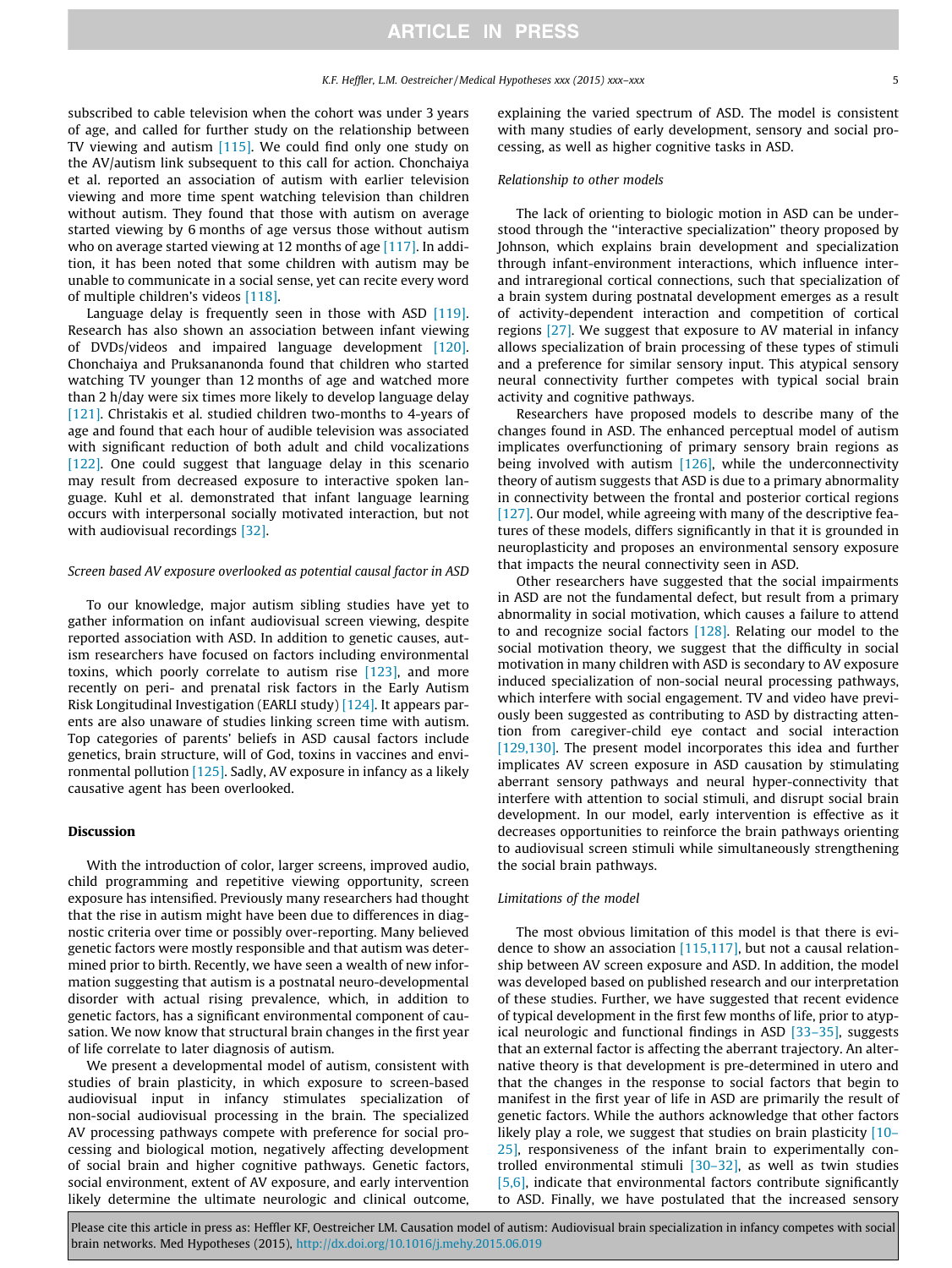<span id="page-5-0"></span>connectivity and superior abilities related to auditory and visual function suggest increased exposure to these types of stimuli, and corresponding brain plasticity to allow better neural response to the AV exposure. However, there may be other causes not obvious to the authors.

#### Investigational studies

We know that TV screen time in infancy is associated with autism, but we don't know to what extent this exposure may contribute to the development of autism. Could this association be due to individuals who already have ASD gravitating toward screen stimuli? These two studies do not support that postulate. The first study [\[115\]](#page-7-0) positively correlated rising autism rates of birth cohorts with increasing cable subscriptions rates at the time when the cohort was younger than 3 years of age. This strongly suggests exposure related outcome, as infants who were later diagnosed with ASD, would not likely have influenced the cable subscribing pattern of their county. The second study correlated increased autism diagnosis with more hours spent viewing TV/videos and earlier viewing in 6 month-old infants [\[117\],](#page-8-0) before children have the capacity to declare their desire to watch or turn on a screen. While these studies show an association, further studies are needed to better understand the relationship between screen exposure in infancy and ASD and to understand to what extent a causal relationship may exist.

#### Recommended research going forward

What studies are needed to determine if exposure to AV materials contributes to the development of ASD and how much exposure is detrimental? Siblings of children with ASD have a significantly higher risk of developing ASD [\[131,132\].](#page-8-0) The authors suggest that ASD sibling studies include parental documentation of infant audiovisual viewing data that could be analyzed prospectively with respect to ASD outcome. The authors would also like to see a prospective multi-centered ASD infant sibling study undertaken in which willing families of study participants attempt to eliminate or significantly decrease audiovisual exposure in the infant study group from birth for a two-year period. Parents of the study group and control group would document the extent of infant media exposure. Researchers would follow the study and control ASD sibling groups for ASD outcome determined by clinical evaluation and research assessments.

Additionally, we would like to see a therapeutic study on young children with recent ASD diagnosis. This study would evaluate the impact of eliminating AV screen exposure in addition to early intervention, compared to early intervention alone, on therapeutic outcome. Since the hypotheses we propose suggests a competition between social and non-social experiences, we are hopeful that the research community may also look at some of these factors and their impact on infant brain development.

#### Implications of model for parents and society

AV screen exposure in infancy as a potential contributing factor to autism has significant implications. Parents naturally like to protect their children. However, viewing patterns have significantly changed and screens are ubiquitous in many societies. Parents may not know about the association between ASD and TV exposure. Research has not yet been done to answer many questions regarding the impact of social and non-social experiences on a young child's brain with regard to ASD, beyond knowing that increased AV exposure and exposure at a younger age are associated with autism and language delay. We are hopeful that awareness of this model will encourage research that will answer these

questions, and, in turn, empower parents to make decisions based on scientific findings. Currently, as reflected by the puzzle piece as a symbol of autism, ASD is steeped in mystery and parents feel confused and helpless when faced with questions about autism.

If, as predicted by this model, AV exposure is shown to have a causal effect on ASD, and social experiences are shown to have a protective effect, parents will have the tools to make healthy decisions relating to their child's exposure. Despite the American Academy of Pediatrics recommendation to avoid screen viewing for the first two years of life  $[62]$ , it does not seem to be adequately conveyed during pediatric visits. In 2006, only 15% of parents of children age 6 and younger reported ever having discussed their child's media use with their pediatrician  $[133]$ . It is prudent to educate the public about the association of AV exposure in infancy and autism, as well as the recommendations of the American Academy of Pediatrics to avoid screen exposure before the age of 2, while further studies are undertaken.

# Conclusion

The authors propose a model of ASD causation in susceptible infants, in which non-social AV viewing in infancy drives sensory brain hyper-connectivity. This heightened neural response to the sensory exposure alters the infant's behavior, and impacts further social and cognitive growth through an aberrant trajectory of neurodevelopment. Many aspects of ASD are explained by this model, including neural hyper-connectivity, areas of special ability, interference with typical social brain development, time-course of emerging symptoms, varied spectrum of involvement, increase in prevalence, as well as positive effects of early intervention. The authors suggest that AV screen viewing in infancy is a dose-related environmental exposure, and likely contributing factor to the rise in autism over the last 25 years. We urge increased public awareness of the association between screen viewing in infancy and ASD, and call for a concerted effort by the research community to study this exposure and determine extent of causation.

# Conflicts of interest

The authors have no conflicts of interest to declare.

#### Acknowledgments

The authors thank the members of The Society for the Study of ASD & Social-Communication (SSAS-C), especially Gary Comer, Samuel M Randolph and Pam Upton for their suggestions and early manuscript review. We are grateful to Anna Baumgaertel, MD, FAAP, Michael Schwartz, MD, Michael Waldman, PhD, Curt Heffler, Myron Yanoff, MD, Jennifer K Comer, MD, Garet C. Comer, MD and Michael Kahana PhD for manuscript review and assistance, and to Rosangela Santos Eichler PhD for research assistance.

## References

- [1] [American Psychiatric Association. Diagnostic and statistical manual of mental](http://refhub.elsevier.com/S0306-9877(15)00238-8/h0005) [disorders. 5th ed. Arlington, VA: American Psychiatric Association; 2013](http://refhub.elsevier.com/S0306-9877(15)00238-8/h0005).
- [2] Kim YS, Leventhal BL. Genetic epidemiology and insights into interactive genetic and environmental effects in autism spectrum disorders. Biol<br>Psychiatry 2015;77(1):66-74. http://dx.doi.org/10.1016/  $http://dx.doi.org/10.1016/$ [j.biopsych.2014.11.001](http://dx.doi.org/10.1016/j.biopsych.2014.11.001).
- [3] [Bailey A, Le Couteur A, Gottesman I, Bolton P, Simonoff E, Yuzda E, et al.](http://refhub.elsevier.com/S0306-9877(15)00238-8/h0015) [Autism as a strongly genetic disorder: evidence from a British twin study.](http://refhub.elsevier.com/S0306-9877(15)00238-8/h0015) [Psychol Med 1995;25\(1\):63–77.](http://refhub.elsevier.com/S0306-9877(15)00238-8/h0015)
- [4] [Steffenburg S, Gillberg C, Hellgren L, Andersson L, Gillberg IC, Jakobsson G,](http://refhub.elsevier.com/S0306-9877(15)00238-8/h0020) [et al. A twin study of autism in Denmark, Finland, Iceland, Norway and](http://refhub.elsevier.com/S0306-9877(15)00238-8/h0020) [Sweden. J Child Psychol Psychiatry 1989;30\(3\):405–16.](http://refhub.elsevier.com/S0306-9877(15)00238-8/h0020)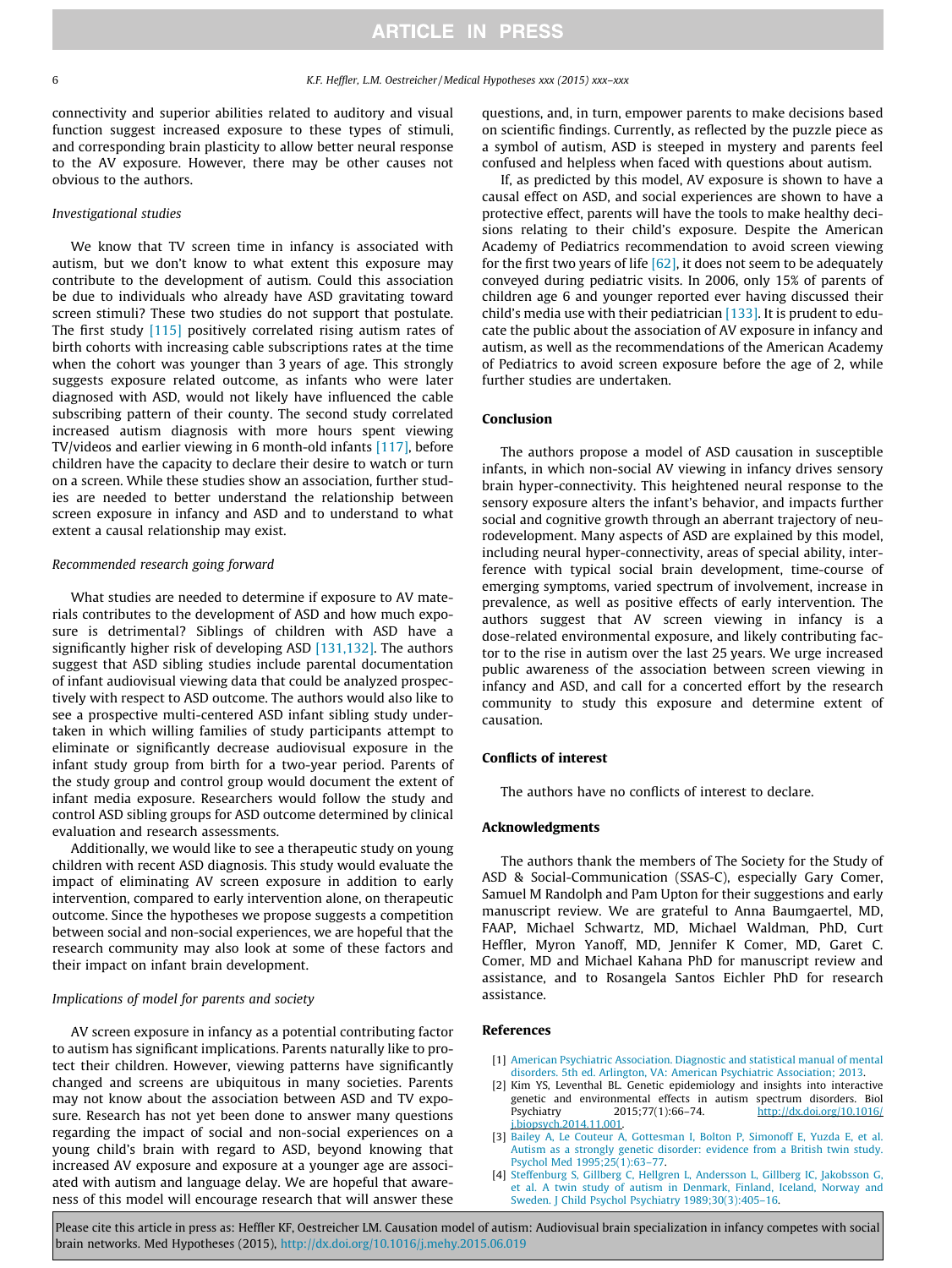- <span id="page-6-0"></span>[5] Hallmayer J, Cleveland S, Torres A, Phillips J, Cohen B, Torigoe T, et al. Genetic heritability and shared environmental factors among twin pairs with autism. Arch Gen Psychiatry 2011;68(11):1095–102. <u>[http://dx.doi.org/10.1001/](http://dx.doi.org/10.1001/archgenpsychiatry.2011.76)</u><br><u>[archgenpsychiatry.2011.76](http://dx.doi.org/10.1001/archgenpsychiatry.2011.76)</u> [Epub 2011].
- [6] Sandin S, Lichtenstein P, Kuja-Halkola R, Larsson H, Hultman CM, Reichenberg A. The familial risk of autism. JAMA 2014;311(17):1770–7. [http://dx.doi.org/](http://dx.doi.org/10.1001/jama.2014.4144) [10.1001/jama.2014.4144.](http://dx.doi.org/10.1001/jama.2014.4144)
- [7] [Deth R, Muratore C, Benzecry J, Power-Charnitsky VA, Waly M. How](http://refhub.elsevier.com/S0306-9877(15)00238-8/h0035) [environmental and genetic factors combine to cause autism: a redox/](http://refhub.elsevier.com/S0306-9877(15)00238-8/h0035) [methylation hypothesis. Neurotoxicology 2008;29\(1\):190–201.](http://refhub.elsevier.com/S0306-9877(15)00238-8/h0035)
- [8] Hall L, Kelley E. The contribution of epigenetics to understanding genetic factors in autism. Autism  $2014;18(8):872-81.$  http://dx.doi.org [1362361313503501.](http://dx.doi.org/10.1177/1362361313503501)
- [9] Stamou M, Streifel KM, Goines PE, Lein PJ. Neuronal connectivity as a convergent target of gene-environment interactions that confer risk for autism spectrum disorders. Neurotoxicol Teratol 2013;36:3–16. [http://](http://dx.doi.org/10.1016/j.ntt.2012.12.001) [dx.doi.org/10.1016/j.ntt.2012.12.001.](http://dx.doi.org/10.1016/j.ntt.2012.12.001)
- [10] [Greenough WT, Black JE, Wallace CS. Experience and brain development.](http://refhub.elsevier.com/S0306-9877(15)00238-8/h0050) [Child Dev 1987;58\(3\):539–59.](http://refhub.elsevier.com/S0306-9877(15)00238-8/h0050)
- [11] Markham JA, Greenough WT. Experience-driven brain plasticity: beyond the synapse. Neuron Glia Biol 2004;1(4):351–63. [http://dx.doi.org/10.1017/](http://dx.doi.org/10.1017/s1740925x05000219) [s1740925x05000219.](http://dx.doi.org/10.1017/s1740925x05000219)
- [12] [Allard T, Clark SA, Jenkins WM, Merzenich MM. Reorganization of](http://refhub.elsevier.com/S0306-9877(15)00238-8/h0060) [somatosensory area 3b representations in adult owl monkeys after digital](http://refhub.elsevier.com/S0306-9877(15)00238-8/h0060) [syndactyly. J Neurophysiol 1991;66\(3\):1048–58](http://refhub.elsevier.com/S0306-9877(15)00238-8/h0060).
- [13] [Jenkins WM, Merzenich MM, Ochs MT, Allard T, Guic-Robles E. Functional](http://refhub.elsevier.com/S0306-9877(15)00238-8/h0065) [reorganization of primary somatosensory cortex in adult owl monkeys after](http://refhub.elsevier.com/S0306-9877(15)00238-8/h0065) I Neurophysiol [1990;63\(1\):82–104](http://refhub.elsevier.com/S0306-9877(15)00238-8/h0065).
- [14] Merabet LB, Pascual-Leone A. Neural reorganization following sensory loss: the opportunity of change. Nat Rev Neurosci 2010;11(1):44–52. [http://](http://dx.doi.org/10.1038/nrn2758) [dx.doi.org/10.1038/nrn2758](http://dx.doi.org/10.1038/nrn2758).
- [15] [Rauschecker JP, Tian B, Korte M, Egert U. Crossmodal changes in the](http://refhub.elsevier.com/S0306-9877(15)00238-8/h0075) [somatosensory vibrissa/barrel system of visually deprived animals. Proc](http://refhub.elsevier.com/S0306-9877(15)00238-8/h0075) [Natl Acad Sci USA 1992;89\(11\):5063–7](http://refhub.elsevier.com/S0306-9877(15)00238-8/h0075).
- [16] [Rauschecker JP, Kniepert U. Auditory localization behaviour in visually](http://refhub.elsevier.com/S0306-9877(15)00238-8/h0080) [deprived cats. Eur J Neurosci 1994;6\(1\):149–60](http://refhub.elsevier.com/S0306-9877(15)00238-8/h0080).
- [17] [King AJ, Parsons CH. Improved auditory spatial acuity in visually deprived](http://refhub.elsevier.com/S0306-9877(15)00238-8/h0085) [ferrets. Eur J Neurosci 1999;11\(11\):3945–56.](http://refhub.elsevier.com/S0306-9877(15)00238-8/h0085)
- [18] Renier L, De Volder AG, Rauschecker JP. Cortical plasticity and preserved function in early blindness. Neurosci Biobehav Rev 2014;41:53-63. [http://](http://dx.doi.org/10.1016/j.neubiorev.2013.01.025) [dx.doi.org/10.1016/j.neubiorev.2013.01.025](http://dx.doi.org/10.1016/j.neubiorev.2013.01.025).
- [19] [Rauschecker JP, Korte M. Auditory compensation for early blindness in cat](http://refhub.elsevier.com/S0306-9877(15)00238-8/h0095) [cerebral cortex. J Neurosci 1993;13\(10\):4538–48](http://refhub.elsevier.com/S0306-9877(15)00238-8/h0095).
- [20] [Rauschecker JP, Harris LR. Auditory compensation of the effects of visual](http://refhub.elsevier.com/S0306-9877(15)00238-8/h0100) [deprivation in the cat's superior colliculus. Exp Brain Res 1983;50\(1\):69–83](http://refhub.elsevier.com/S0306-9877(15)00238-8/h0100).
- [21] [Wiesel TN, Hubel DH. Single-cell responses in striate cortex of kittens](http://refhub.elsevier.com/S0306-9877(15)00238-8/h0105) [deprived of vision in one eye. J Neurophysiol 1963;26:1003–17.](http://refhub.elsevier.com/S0306-9877(15)00238-8/h0105)
- [22] [Jaffer S, Vorobyov V, Sengpiel F. Effects of different forms of monocular](http://refhub.elsevier.com/S0306-9877(15)00238-8/h0110) [deprivation on primary visual cortex maps. Vis Neurosci 2012;29\(4–](http://refhub.elsevier.com/S0306-9877(15)00238-8/h0110) [5\):247–53.](http://refhub.elsevier.com/S0306-9877(15)00238-8/h0110)
- [23] [Wiesel TN, Hubel DH. Effects of visual deprivation on morphology and](http://refhub.elsevier.com/S0306-9877(15)00238-8/h0115) [physiology of cells in the cat's lateral geniculate body. J Neurophysiol](http://refhub.elsevier.com/S0306-9877(15)00238-8/h0115) [1963;26:978–93.](http://refhub.elsevier.com/S0306-9877(15)00238-8/h0115)
- [24] [Hubel DH, Wiesel TN. The period of susceptibility to the physiological effects](http://refhub.elsevier.com/S0306-9877(15)00238-8/h0120) [of unilateral eye closure in kittens. J Physiol 1970;206\(2\):419–36](http://refhub.elsevier.com/S0306-9877(15)00238-8/h0120).
- [25] [Blakemore C, Van Sluyters RC. Reversal of the physiological effects of](http://refhub.elsevier.com/S0306-9877(15)00238-8/h0125) [monocular deprivation in kittens: further evidence for a sensitive period. J](http://refhub.elsevier.com/S0306-9877(15)00238-8/h0125) [Physiol 1974;237\(1\):195–216.](http://refhub.elsevier.com/S0306-9877(15)00238-8/h0125)
- [26] [Holland D, Chang L, Ernst TM, Curran M, Buchthal SD, Alicata D, et al.](http://refhub.elsevier.com/S0306-9877(15)00238-8/h0130) [Structural growth trajectories and rates of change in the first 3 months of](http://refhub.elsevier.com/S0306-9877(15)00238-8/h0130) [infant brain development. JAMA Neurol 2014;71\(10\):1266–74.](http://refhub.elsevier.com/S0306-9877(15)00238-8/h0130) [10.1001/jamaneurol.2014.1638](http://refhub.elsevier.com/S0306-9877(15)00238-8/h0130).
- [27] [Johnson MH. Functional brain development in humans. Nat Rev Neurosci](http://refhub.elsevier.com/S0306-9877(15)00238-8/h0135) [2001;20:475–83.](http://refhub.elsevier.com/S0306-9877(15)00238-8/h0135)
- [28] [McEachin JJ, Smith T, Lovaas OI. Long-term outcome for children with autism](http://refhub.elsevier.com/S0306-9877(15)00238-8/h0140) [who received early intensive behavioral treatment. Am J Ment Retard](http://refhub.elsevier.com/S0306-9877(15)00238-8/h0140) [1993;97\(4\):359–72](http://refhub.elsevier.com/S0306-9877(15)00238-8/h0140).
- [29] [Sallows GO, Graupner TD. Intensive behavioral treatment for children with](http://refhub.elsevier.com/S0306-9877(15)00238-8/h0145) [autism: four-year out- come and predictors. Am J Ment Retard](http://refhub.elsevier.com/S0306-9877(15)00238-8/h0145) [2005;110\(6\):417–38](http://refhub.elsevier.com/S0306-9877(15)00238-8/h0145).
- [30] Pascalis O, Scott LS, Kelly DJ, Shannon RW, Nicholson E, Coleman M, et al. Plasticity of face processing in infancy. Proc Natl Acad Sci<br>2005;102(14):5297–300.<http://dx.doi.org/10.1073/pnas.0406627102>.
- [31] Benasich AA, Chaudhury NA, Realpe-Bonilla T, Roesler CP. Plasticity in developing brain: active auditory exposure impacts prelinguistic acoustic mapping. J Neurosci 2014;34(40):13349-63. [http://dx.doi.org/10.1523/](http://dx.doi.org/10.1523/jneurosci.0972-14.2014) [jneurosci.0972-14.2014.](http://dx.doi.org/10.1523/jneurosci.0972-14.2014)
- [32] Kuhl PK, Tsao FM, Liu HM. Foreign-language experience in infancy: effects of short-term exposure and social interaction on phonetic learning. Proc Natl Acad Sci USA 2003;100(15):9096-101. http://dx.doi [pnas.1532872100](http://dx.doi.org/10.1073/pnas.1532872100).
- [33] Jones W, Klin A. Attention to eyes is present but in decline in 2–6-month-old infants later diagnosed with autism. Nature 2013;504(7480):427–31. [http://](http://dx.doi.org/10.1038/nature12715) [dx.doi.org/10.1038/nature12715](http://dx.doi.org/10.1038/nature12715).
- [34] [Ozonoff S, Iosif A-M, Baguio F, Cook IC, Hill MM, Hutman T, et al. A](http://refhub.elsevier.com/S0306-9877(15)00238-8/h0170) [prospective study of the emergence of early behavioral signs of autism. J Am](http://refhub.elsevier.com/S0306-9877(15)00238-8/h0170) [Acad Child Adolesc Psychiatry 2010;49\(3\):256–66.](http://refhub.elsevier.com/S0306-9877(15)00238-8/h0170)
- [35] Wolff JJ, Gu H, Gerig G, Elison JT, Styner M, Gouttard S, et al. Differences in white matter fiber tract development present from 6 to 24 months in infants with autism. Am J Psychiatry 2012;169(6):589–600. [http://dx.doi.org/](http://dx.doi.org/10.1176/appi.ajp.2011.11091447) [10.1176/appi.ajp.2011.11091447.](http://dx.doi.org/10.1176/appi.ajp.2011.11091447)
- [36] [Courchesne E, Carper R, Akshoomoff N. Evidence of brain overgrowth in the](http://refhub.elsevier.com/S0306-9877(15)00238-8/h0180) [first year of life in autism. JAMA 2003;290\(3\):337–44.](http://refhub.elsevier.com/S0306-9877(15)00238-8/h0180)
- [37] Schumann CM, Bloss CS, Barnes CC, Wideman GM, Carper RA, Askshoomoff N, et al. Longitudinal MRI study of cortical development through early childhood in autism. J Neurosci 2010;30(12):4419-27. http://dx.doi.org [jneurosci.5714-09.2010.](http://dx.doi.org/10.1523/jneurosci.5714-09.2010)
- [38] Shen MD, Nordahl CW, Young GS, Wootton-Gorges SL, Lee A, Liston SE, et al. Early brain enlargement and elevated extra-axial fluid in infants who develop autism spectrum disorder. Brain 2013;136(9):2825–35. [http://dx.doi.org/](http://dx.doi.org/10.1093/brain/awt166) [10.1093/brain/awt166.](http://dx.doi.org/10.1093/brain/awt166)
- [39] Orekhova EV, Elsabbagh M, Jones EJ, Dawson G, Charman T, Johnson MH, et al. EEG hyper-connectivity in high-risk infants is associated with later autism. J Neurodev Disord 2014;6(1):40. http://dx.doi.org/10.1186/1866
- [40] Supekar K, Uddin LQ, Khouzam A, Phillips J, Gaillard WD, Kenworthy LE, et al. Brain hyper-connectivity in children with autism and its links to social deficits. Cell Rep 2013;5(3):738-47.  $\frac{http://dx.doi.org/10.1016/}{http://dx.doi.org/10.1016/}$ 2013;5(3):738–47. [j.celrep.2013.10.001](http://dx.doi.org/10.1016/j.celrep.2013.10.001).
- [41] [Elsabbagh M, Divan G, Koh YJ, Kim YS, Kauchali S, Marcin C, et al. Global](http://refhub.elsevier.com/S0306-9877(15)00238-8/h0205) [prevalence of autism and other pervasive developmental disorders. Autism](http://refhub.elsevier.com/S0306-9877(15)00238-8/h0205) [Res 2012;5\(3\):160–79. 10:1002/aur.239](http://refhub.elsevier.com/S0306-9877(15)00238-8/h0205).
- [42] Brask B. A prevalence investigation of childhood psychoses. In: Paper presented at the Nordic symposium on the care of psychotic children. Oslo; 1972.
- [43] Burd L, Fisher W, Kerbeshian J. A prevalence study of pervasive developmental disorders in North Dakota. J Am Acad Adolesc Psychiatry 1987;26(5):700–3. <http://dx.doi.org/10.1097/00004583-198709000-00014>.
- [44] [Cialdella P, Mamelle N. An epidemiological study of infantile autism in a](http://refhub.elsevier.com/S0306-9877(15)00238-8/h0220) [French Department \(Rhone\): a research note. J Child Psycho Psychiatry](http://refhub.elsevier.com/S0306-9877(15)00238-8/h0220) [1989;30\(1\):165–75](http://refhub.elsevier.com/S0306-9877(15)00238-8/h0220).
- [45] [Lotter V. Epidemiology of autistic conditions in young children. Soc](http://refhub.elsevier.com/S0306-9877(15)00238-8/h0225) [Psychiatry 1966;1\(3\):124–35](http://refhub.elsevier.com/S0306-9877(15)00238-8/h0225).
- [46] [McCarthy P, Fitzgerald M, Smith MA. Prevalence of childhood autism in](http://refhub.elsevier.com/S0306-9877(15)00238-8/h0230) [Ireland. Ir Med J 1984;77\(5\):129–30.](http://refhub.elsevier.com/S0306-9877(15)00238-8/h0230)
- [47] Gurney JG, Fritz MS, Ness KK, Sievers P, Newschaffer CJ, Shapiro EG. Analysis of prevalence trends of autism spectrum disorder in Minnesota. Arch Pediatr Adolesc Med 2003;157(7):622–7. [http://dx.doi.org/10.1001/](http://dx.doi.org/10.1001/archpedi.151.7.622) archpedi.151.7.62
- [48] Taylor B, Jick H, Maclaughlin D. Prevalence and incidence rates of autism in the UK: time trend from 2004–2010 in children aged 8 years. BMJ Open 2013;3(10):e003219. <http://dx.doi.org/10.1136/bmjopen-2013-003219>.
- [49] Raz R, Weisskopf MG, Davidovitch M, Pinto O, Levine H. Differences in autism spectrum disorders incidence by sub-populations in Israel 1992–2009: a total population study. J Autism Dev Disord 2014. [http://dx.doi.org/10.1007/](http://dx.doi.org/10.1007/s10803-014-2262-z) [s10803-014-2262-z](http://dx.doi.org/10.1007/s10803-014-2262-z).
- [50] [Developmental Disabilities Monitoring Network Surveillance Year 2010](http://refhub.elsevier.com/S0306-9877(15)00238-8/h0250) [Principal Investigators, Centers for Disease Control and Prevention \(CDC\).](http://refhub.elsevier.com/S0306-9877(15)00238-8/h0250) [Prevalence of autism spectrum disorder among children Aged 8 years-autism](http://refhub.elsevier.com/S0306-9877(15)00238-8/h0250) [and developmental disabilities monitoring network, 11 sites, United States,](http://refhub.elsevier.com/S0306-9877(15)00238-8/h0250) [2010. MMWR Surveill Summ 2014;63\(2\):1–21](http://refhub.elsevier.com/S0306-9877(15)00238-8/h0250).
- [51] [Barbaresi WJ, Katusic SK, Colligan RC, Weaver AL, Jacobsen SJ. The incidence](http://refhub.elsevier.com/S0306-9877(15)00238-8/h0255) [of autism in Olmsted County, Minnesota, 1976–1997: results from a](http://refhub.elsevier.com/S0306-9877(15)00238-8/h0255) [population-based study. Arch Pediatr Adolesc Med 2005;159\(1\):37–44.](http://refhub.elsevier.com/S0306-9877(15)00238-8/h0255)
- [52] [Croen LA, Grether JK, Hoogstrate J, Selvin S. The changing prevalence of](http://refhub.elsevier.com/S0306-9877(15)00238-8/h0260) [autism in California. J Autism Dev Disord 2002;3:207–15](http://refhub.elsevier.com/S0306-9877(15)00238-8/h0260).
- [53] Kawamura Y, Takahashi O, Ishii T. Reevaluating the incidence of pervasive developmental disorders: impact of elevated rates of detection through implementation of an integrated system of screening in Toyota, Japan. Psychiatry Clin Neurosci 2008;62(2):152–9. [http://dx.doi.org/10.1111/](http://dx.doi.org/10.1111/j.1440-1819.2008.01748l.x) i.1440-1819.2008.01748l.x.
- [54] [Rutter M. Incidence of autism spectrum disorders: changes over time and](http://refhub.elsevier.com/S0306-9877(15)00238-8/h0270) [their meaning. Acta Paediatr 2005;94\(1\):2–15.](http://refhub.elsevier.com/S0306-9877(15)00238-8/h0270)
- [55] [Blaxill MF. What's going on? The question of time trends in autism. Public](http://refhub.elsevier.com/S0306-9877(15)00238-8/h0275) [Health Rep 2004;119\(6\):536–51.](http://refhub.elsevier.com/S0306-9877(15)00238-8/h0275)
- [56] Hertz-Picciotto I, Delwiche L. The rise in autism and the role of age at diagnosis. Epidemiology 2009;20(1):84–90. [http://dx.doi.org/10.1097/](http://dx.doi.org/10.1097/EDE.0b013E3181902d15) [EDE.0b013E3181902d15.](http://dx.doi.org/10.1097/EDE.0b013E3181902d15)
- [57] King M, Bearman P. Diagnostic change and the increased prevalence of autism. Int J Epidemiol 2009;38(5):1224–34. [http://dx.doi.org/10.1093/ije/](http://dx.doi.org/10.1093/ije/dyp261) [dyp261](http://dx.doi.org/10.1093/ije/dyp261).
- [58] Entertainment merchants association, Industry History. Industry History Archive [<http://www.entmerch.org/industry/1975-1979.html 3/13/2015](http://www.entmerch.org/industry/1975-1979.html%203/13/2015)>.
- [59] Census Bureau, Statistical Abstract of the United States 2007. 710, Table 1112. Government Printing Office. [<https://www.census.gov/prod/2006pubs/](https://www.census.gov/prod/2006pubs/07statab/infocomm.pdf) [07statab/infocomm.pdf>](https://www.census.gov/prod/2006pubs/07statab/infocomm.pdf).
- [60] [Vogel HL. Entertainment industry economics: a guide for financial analysis.](http://refhub.elsevier.com/S0306-9877(15)00238-8/h0300) [8th ed. Cambridge: Cambridge University Press; 2011](http://refhub.elsevier.com/S0306-9877(15)00238-8/h0300).
- [61] [Stabile C, Harrison M. Prime time animation: television animation and](http://refhub.elsevier.com/S0306-9877(15)00238-8/h0305) [american culture. New York: Routledge; 2003.](http://refhub.elsevier.com/S0306-9877(15)00238-8/h0305)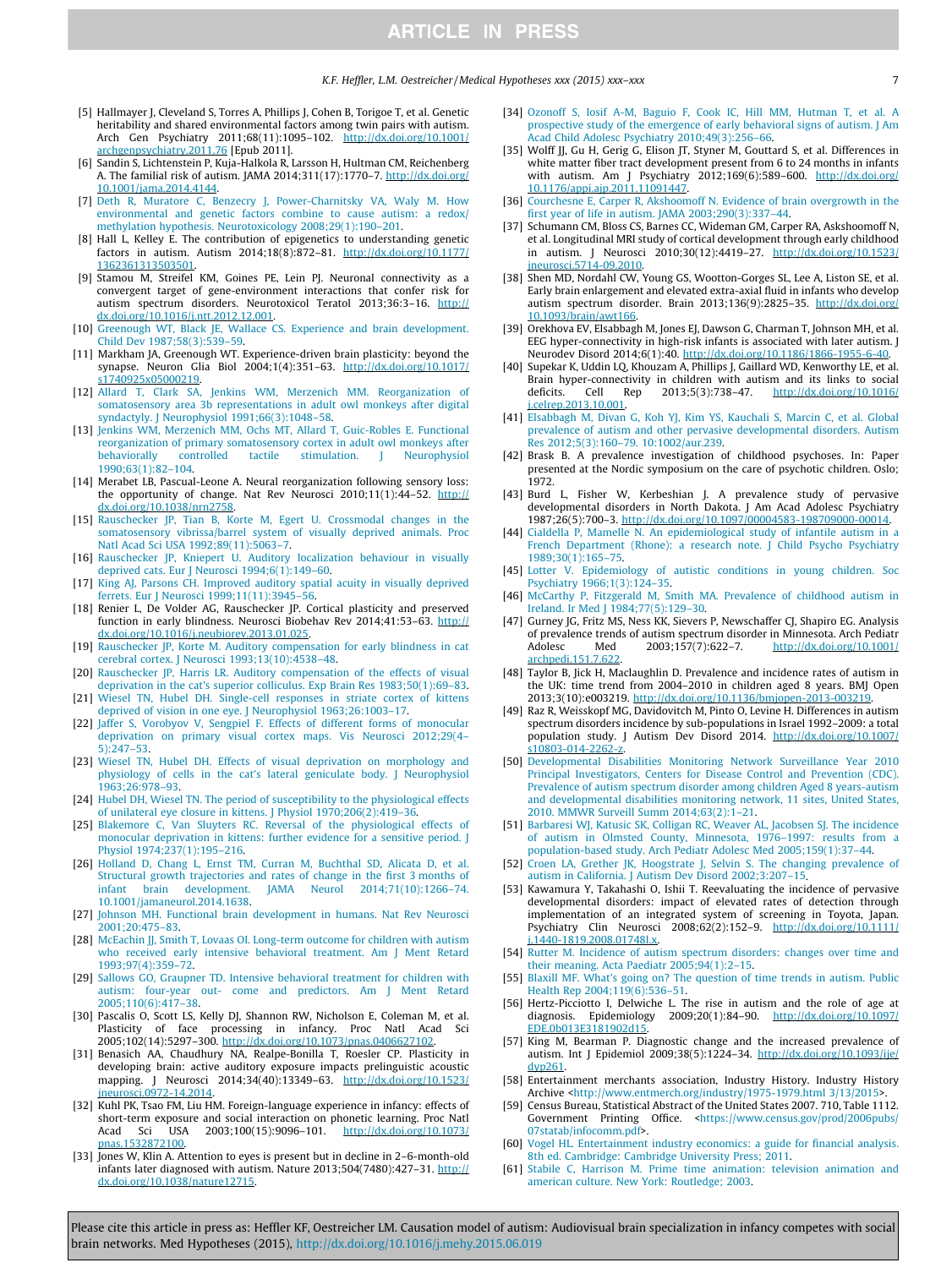# **ARTICLE IN PRESS**

- [62] Council on Communications and Media, Brown A. Media use by children younger than 2 years. Pediatrics 2011 Nov;128(5):1040-5. [http://dx.doi.org/](http://dx.doi.org/10.1542/peds.2011-1753) 2011-1753
- [63] [Rideout VJ, Vandewater EA, Wartella EA. Kaiser family foundation zero to six:](http://refhub.elsevier.com/S0306-9877(15)00238-8/h0315) [electronic media in the lives of infants, toddlers and preschoolers. Fall 2003](http://refhub.elsevier.com/S0306-9877(15)00238-8/h0315). [64] [Rideout V. Zero to Eight Children's Media Use in America 2013. Common](http://refhub.elsevier.com/S0306-9877(15)00238-8/h0320)
- [Sense Media. Fall 2013](http://refhub.elsevier.com/S0306-9877(15)00238-8/h0320). [65] Frank MC, Vul E, Johnson SP. Development of infants' attention to faces
- during the first year. Cognition 2009;110:160–70. [http://dx.doi.org/10.1016/](http://dx.doi.org/10.1016/j.cognition.2008.11.010) penition.2008.11.010
- [66] [Haith MM, Bergman T, Moore MJ. Eye contact and face scanning in early](http://refhub.elsevier.com/S0306-9877(15)00238-8/h0330) [infancy. Science 1977;198\(4319\):853–5.](http://refhub.elsevier.com/S0306-9877(15)00238-8/h0330)
- [67] [Johnson MH, Dziurawiec S, Ellis H, Morton J. Newborns' preferential tracking](http://refhub.elsevier.com/S0306-9877(15)00238-8/h0335) [of face-like stimuli and its subsequent decline. Cognition 1991;40\(1–2\):1–19](http://refhub.elsevier.com/S0306-9877(15)00238-8/h0335).
- [68] [Boucher J, Lewis V. Unfamiliar face recognition in relatively able autistic](http://refhub.elsevier.com/S0306-9877(15)00238-8/h0340) [children. J Child Psychol Psychiatry 1992;33\(5\):843–59.](http://refhub.elsevier.com/S0306-9877(15)00238-8/h0340)
- [69] [Dawson G, Carver L, Meltzoff A, Panagiotides H, McPartland J, Webb S. Neural](http://refhub.elsevier.com/S0306-9877(15)00238-8/h0345) [correlates of face and object recognition in young children with autism](http://refhub.elsevier.com/S0306-9877(15)00238-8/h0345) [spectrum disorder, developmental delay, and typical development. Child Dev](http://refhub.elsevier.com/S0306-9877(15)00238-8/h0345) [2002;73\(3\):700–17](http://refhub.elsevier.com/S0306-9877(15)00238-8/h0345).
- [70] [Klin A, Sparrow SS, deBildt A, Cicchetti DV, Cohen DJ, Volkmar FR. A normed](http://refhub.elsevier.com/S0306-9877(15)00238-8/h0350) [study of face recognition in autism and related disorders. J Autism Dev Disord](http://refhub.elsevier.com/S0306-9877(15)00238-8/h0350) [1999;29\(6\):499–508](http://refhub.elsevier.com/S0306-9877(15)00238-8/h0350).
- [71] [Kanwisher N, McDermott J, Chun MM. The fusiform face area: a module in](http://refhub.elsevier.com/S0306-9877(15)00238-8/h0355) [human extrastriate cortex specialized for face perception. J Neurosci](http://refhub.elsevier.com/S0306-9877(15)00238-8/h0355) [1997;17\(11\):4302–11](http://refhub.elsevier.com/S0306-9877(15)00238-8/h0355).
- [72] McCarthy G, Puce A, Gore JC, Allison T. Face-specific processing in the human fusiform gyrus. J Cogn Neurosci 1997;9(5):605–10. [http://dx.doi.org/10.1162/](http://dx.doi.org/10.1162/jocn.1997.9.5.605) [jocn.1997.9.5.605.](http://dx.doi.org/10.1162/jocn.1997.9.5.605)
- [73] Morris JP, Pelphrey KA, McCarthy G. Face processing without awareness in the right fusiform gyrus. Neuropsychologia 2007;45:3087–91. [http://](http://dx.doi.org/10.1016/j.neuropsychologia.2007.05.020) [dx.doi.org/10.1016/j.neuropsychologia.2007.05.020](http://dx.doi.org/10.1016/j.neuropsychologia.2007.05.020).
- [74] [Pierce K, Muller R-A, Ambrose J, Allen G, Courchesne E. Face processing occurs](http://refhub.elsevier.com/S0306-9877(15)00238-8/h0370) [outside the fusiform 'face area' in autism: evidence from functional MRI.](http://refhub.elsevier.com/S0306-9877(15)00238-8/h0370) [Brain 2001;124:2059–73](http://refhub.elsevier.com/S0306-9877(15)00238-8/h0370).
- [75] [Schultz RT, Gauthier I, Klin A, Fulbright RK, Anderson AW, Volkmar F, et al.](http://refhub.elsevier.com/S0306-9877(15)00238-8/h0375) [Abnormal ventral temporal cortical activity during face discrimination](http://refhub.elsevier.com/S0306-9877(15)00238-8/h0375) [among individuals with autism and Asperger syndrome. Arch Gen](http://refhub.elsevier.com/S0306-9877(15)00238-8/h0375) [Psychiatry 2000;57:331–40](http://refhub.elsevier.com/S0306-9877(15)00238-8/h0375).
- [76] [Kuhl PK, Coffey-Corina S, Padden D, Dawson G. Link between social and](http://refhub.elsevier.com/S0306-9877(15)00238-8/h0380) [linguistic processing of speech in preschool children with autism: behavioral](http://refhub.elsevier.com/S0306-9877(15)00238-8/h0380) [and electrophysiological measures. Dev Sci 2005;8\(1\):9–20.](http://refhub.elsevier.com/S0306-9877(15)00238-8/h0380)
- [77] [Lepistö T, Kujala T, Vanhala R, Alku P, Huotilainen M, Näätänen R. The](http://refhub.elsevier.com/S0306-9877(15)00238-8/h0385) [discrimination of and orienting to speech and non-speech sounds in children](http://refhub.elsevier.com/S0306-9877(15)00238-8/h0385) [with autism. Brain Res 2005;1066\(1–2\):145–57.](http://refhub.elsevier.com/S0306-9877(15)00238-8/h0385)
- [78] [Bonnel A, Mottron L, Peretz I, Trudel M, Gallun E, Bonnel AM. Enhanced pitch](http://refhub.elsevier.com/S0306-9877(15)00238-8/h0390) [sensitivity in individuals with autism: a signal detection analysis. J Cogn](http://refhub.elsevier.com/S0306-9877(15)00238-8/h0390) [Neurosci 2003;15\(2\):226–35](http://refhub.elsevier.com/S0306-9877(15)00238-8/h0390).
- [79] Gomot M, Belmonte MK, Bullmore ET, Bernard FA, Baron-Cohen S. Brain hyper-reactivity to auditory novel targets in children with high-functioning autism. Brain 2008;131(9):2479–88. [http://dx.doi.org/10.1093/brain/](http://dx.doi.org/10.1093/brain/awn172) [awn172.](http://dx.doi.org/10.1093/brain/awn172)
- [80] [O'Riordan M, Plaisted K. Enhanced discrimination in autism. Q J Exp Psychol](http://refhub.elsevier.com/S0306-9877(15)00238-8/h0400) [2001;54A\(4\):961–79.](http://refhub.elsevier.com/S0306-9877(15)00238-8/h0400)
- [81] O'Riordan MA. Superior visual search in adults with autism. Autism 2004;8(3):229–48. <http://dx.doi.org/10.1177/1362361304045219>.
- [82] [Shah A, Frith U. An islet of ability in autism: a research note. J Child Psychol](http://refhub.elsevier.com/S0306-9877(15)00238-8/h0410) [Psychiatry 1983;24\(4\):613–20](http://refhub.elsevier.com/S0306-9877(15)00238-8/h0410).
- [83] Foss-Feig JH, Tadin D, Schauder KB, Cascio CJ. A substantial and unexpected enhancement of motion perception in autism. J Neurosci 2013;33(19):8243–9. <http://dx.doi.org/10.1523/jneurosci.1608-12.2013>.
- [84] Clery H, Andersson F, Bonnet-Brilhault F, Philippe A, Wicker B, Gomot M. FMRI investigation of visual change detection in adults with autism. Neuroimage 2013;2:303–12. [http://dx.doi.org/10.1016/j.nicl.2013.01.010.](http://dx.doi.org/10.1016/j.nicl.2013.01.010)
- [85] Vallortigara G, Regolin L, Marconato F. Visually inexperienced chicks exhibit spontaneous preference for biological motion patterns. PLoS Biol 2005;3(7):e208. [http://dx.doi.org/10.1371/journal.pbio.0030208.](http://dx.doi.org/10.1371/journal.pbio.0030208)
- [86] Simion F, Regolin L, Bulf H. A predisposition for biological motion in the newborn baby. Proc Natl Acad Sci USA 2008;105(2):809-13. [http://](http://dx.doi.org/10.1073/pnas.0707021105) [dx.doi.org/10.1073/pnas.0707021105](http://dx.doi.org/10.1073/pnas.0707021105).
- [87] Klin A, Lin DJ, Gorrindo P, Ramsay G, Jones W. Two-year-olds with autism orient to non-social contingencies rather than biological motion. Nature 2009;459:257–61. [http://dx.doi.org/10.1038/nature07868.](http://dx.doi.org/10.1038/nature07868)
- [88] Kwakye LD, Foss-Feig JH, Cascio CJ, Stone WL, Wallace MT. Altered auditory and multisensory temporal processing in autism spectrum disorders. Front Integr Neurosci 2010;4:129. [http://dx.doi.org/10.3389/fnint.2010.00129.](http://dx.doi.org/10.3389/fnint.2010.00129)
- [89] Jones W, Carr K, Klin A. Absence of preferential looking to the eyes of approaching adults predicts level of social disability in 2-year-old toddlers with autism. Arch Gen Psychiatry 2008;65(8):946-54. [http://dx.doi.org/](http://dx.doi.org/10.1001/archpsyc.65.8.946) [10.1001/archpsyc.65.8.946](http://dx.doi.org/10.1001/archpsyc.65.8.946).
- [90] McPartland JC, Wu J, Bailey CA, Mayes LC, Schultz RT, Klin A. Atypical neural specialization for social percepts in autism spectrum disorder. Soc Neurosci 2011;6(5–6):436–51. <http://dx.doi.org/10.1080/17470919.2011.586880>.
- [91] Elsabbagh M, Mercure E, Hudry K, Chandler S, Pasco G, Charman T, et al. Infant neural sensitivity to dynamic eye gaze is associated with later

emerging autism. Curr Biol 2012;22:338–42. [http://dx.doi.org/10.1016/](http://dx.doi.org/10.1016/j.cub.2011.056) cub.2011.0

- [92] Chawarska K, Macari S, Shic F. Decreased spontaneous attention to social scenes in 6-month-old infants later diagnosed with autism spectrum disorders. Biol Psychiatry 2013;74(3):195–203. [http://dx.doi.org/10.1016/](http://dx.doi.org/10.1016/j.biopsych.2012.11.022) [j.biopsych.2012.11.022.](http://dx.doi.org/10.1016/j.biopsych.2012.11.022)
- [93] Shic F, Bradshow J, Klin A, Scassellati B, Chawarska K. Limited activity monitoring in toddlers with autism spectrum disorder. Brain Res 2011;1380:246–54. <http://dx.doi.org/10.1016/j.brainres.2010.11.074>.
- [94] Johnson MH, Griffin R, Csibra G, Halit H, Farroni T, De Haan M, et al. The emergence of the social brain network: evidence from typical and atypical development. Dev Psychopathol 2005;17:599-619. http://dx.do [10.1017/s0954579405050297.](http://dx.doi.org/10.1017/s0954579405050297)
- [95] Mongillo EA, Irwin JR, Whalen DH, Klaiman C, Carter AS, Schultz RT. Audiovisual processing in children with and without autism spectrum disorders. J Autism Dev Disord 2008;38(7):1349-58. [http://dx.doi.org/](http://dx.doi.org/10.1007/s10803-007-0521-y) [10.1007/s10803-007-0521-y](http://dx.doi.org/10.1007/s10803-007-0521-y).
- [96] Wan MW, Green J, Elsabbagh M, Johnson M, Charman T, Plummer F, et al. Quality of interaction between at-risk infants and caregiver at 12–15 months is associated with 3-year autism outcome. J Child Psychol Psychiatry 2013;54(7):763–71. <http://dx.doi.org/10.1111/jcpp.12032>.
- [97] Begus K, Gliga T, Southgate V. Infants learn what they want to learn: responding to infant pointing leads to superior learning. PLoS One 2014;9(10):e108817. [http://dx.doi.org/10.1371/journal.pone.0108817.](http://dx.doi.org/10.1371/journal.pone.0108817)
- [98] Britto PR, Pérez-Escamilla R. No second chances? Early critical periods in human development. Introduction. Soc Sci Med 2013;97:238-40. [http://](http://dx.doi.org/10.1016/j.socscimed.2013.09.001) [dx.doi.org/10.1016/j.socscimed.2013.09.001](http://dx.doi.org/10.1016/j.socscimed.2013.09.001).
- [99] Gao W, Gilmore JH, Giovanello KS, Smith JK, Shen D, Zhu H, et al. Temporal and spatial evolution of brain network topology during the first two years of life. PLoS One 2011;6(9):e25278. [http://dx.doi.org/10.1371/](http://dx.doi.org/10.1371/journal.pone.0025278) [journal.pone.0025278.](http://dx.doi.org/10.1371/journal.pone.0025278)
- [100] Gao W, Alcauter S, Elton A, Hernandez-Castillo CR, Smith JK, Ramirez J, et al. Functional network development during the first year: relative sequence and socioeconomic correlations. Cereb Cortex 2014. [http://dx.doi.org/10.1093/](http://dx.doi.org/10.1093/cercor/bhu088) [cercor/bhu088](http://dx.doi.org/10.1093/cercor/bhu088).
- [101] Taylor SF, Stern ER, Gehring WJ. Neural systems for error monitoring: recent findings and theoretical perspectives. Neuroscientist 2007;13(2):160–72. [http://dx.doi.org/10.1177/1073858406298184.](http://dx.doi.org/10.1177/1073858406298184)
- [102] [Kana RK, Keller TA, Minshew NJ, Just MA. Inhibitory control in high](http://refhub.elsevier.com/S0306-9877(15)00238-8/h0510)[functioning autism: decreased activation and underconnectivity in inhibition](http://refhub.elsevier.com/S0306-9877(15)00238-8/h0510) [networks. Biol Psychiatry 2007;62\(3\):198–206](http://refhub.elsevier.com/S0306-9877(15)00238-8/h0510).
- [103] Thakkar KN, Polli FE, Joseph RM, Tuch DS, Hadjikhani N, Barton JJ, et al. Response monitoring, repetitive behaviour and anterior cingulate abnormalities in autism spectrum disorder (ASD). Brain 2008;131(9):2464–78. [http://dx.doi.org/10.1093/brain/awn099.](http://dx.doi.org/10.1093/brain/awn099)
- [104] [Gomot M, Bernard FA, Davis MH, Belmonte MK, Ashwin C, Bullmore ET, et al.](http://refhub.elsevier.com/S0306-9877(15)00238-8/h0520) [Change detection in children with autism: an auditory event-related fMRI](http://refhub.elsevier.com/S0306-9877(15)00238-8/h0520) [study. Neuroimage 2006;29\(2\):475–84.](http://refhub.elsevier.com/S0306-9877(15)00238-8/h0520)
- [105] [Ring HA, Baron-Cohen S, Wheelwright S, Williams SC, Brammer M, Andrew C,](http://refhub.elsevier.com/S0306-9877(15)00238-8/h0525) [et al. Cerebral correlates of preserved cognitive skills in autism: a functional](http://refhub.elsevier.com/S0306-9877(15)00238-8/h0525) [MRI study of embedded figures task performance. Brain](http://refhub.elsevier.com/S0306-9877(15)00238-8/h0525) [1999;122\(7\):1305–15.](http://refhub.elsevier.com/S0306-9877(15)00238-8/h0525)
- [106] Damarla SR, Keller TA, Kana RK, Cherkassky VL, Williams DL, Minshew NJ, et al. Cortical underconnectivity coupled with preserved visuospatial cognition in autism: evidence from an fMRI study of an embedded figures task. Autism Res 2010;3(5):273–9. <http://dx.doi.org/10.1002/aur.153>.
- [107] [Belmonte MK, Yurgelun-Todd DA. Functional anatomy of impaired selective](http://refhub.elsevier.com/S0306-9877(15)00238-8/h0535) [attention and compensatory processing in autism. Cogn Brain Res](http://refhub.elsevier.com/S0306-9877(15)00238-8/h0535)  $2003:17(3):651-64$
- [108] Green SA, Rudie JD, Colich NL, Wood JJ, Shirinyan D, Hernandez L, et al. Overreactive brain responses to sensory stimuli in youth with autism spectrum disorders. J Am Acad Child Adolesc Psychiatry spectrum disorders. J Am Acad Child Adolesc Psychiatry<br>2013;52(11):1158–72. <http://dx.doi.org/10.1016/j.jjaac.2013.08.004>.
- [109] [Watling RL, Deitz J, White O. Comparison of sensory profile scores of young](http://refhub.elsevier.com/S0306-9877(15)00238-8/h0545) [children with and without autism spectrum disorders. Am J Occup Ther](http://refhub.elsevier.com/S0306-9877(15)00238-8/h0545) [2001;55:416–23](http://refhub.elsevier.com/S0306-9877(15)00238-8/h0545).
- [110] Dawson G, Rogers S, Munson J, Smith M, Winter J, Greenson J, et al. Randomized, controlled trial of an intervention for toddlers with autism: the early start denver model. Pediatrics 2010;125(1):e17-23. [http://dx.doi.org/](http://dx.doi.org/10.1542/peds.2009-0958) [10.1542/peds.2009-0958](http://dx.doi.org/10.1542/peds.2009-0958).
- [111] [Granpeesheh D, Tarbox J, Dixon DR, Carr E, Herbert M. Retrospective analysis](http://refhub.elsevier.com/S0306-9877(15)00238-8/h0555) [of clinical records in 38 cases of recovery from autism. Ann Clin Psychiatry](http://refhub.elsevier.com/S0306-9877(15)00238-8/h0555) [2009;21\(14\):195–204.](http://refhub.elsevier.com/S0306-9877(15)00238-8/h0555)
- [112] [Lovaas OI. Behavioral treatment and normal educational and intellectual](http://refhub.elsevier.com/S0306-9877(15)00238-8/h0560) [functioning in young autistic children. J Consult Clin Psychol 1987;55\(1\):3–9](http://refhub.elsevier.com/S0306-9877(15)00238-8/h0560).
- [113] [Rogers S, Dawson G, Vismara L. An early start for your child with autism. New](http://refhub.elsevier.com/S0306-9877(15)00238-8/h0565) [York: The Guilford Press; 2012. p. 77.](http://refhub.elsevier.com/S0306-9877(15)00238-8/h0565)
- [114] Dawson G, Jones EJ, Merkle K, Venema K, Lowy R, Faja S, et al. Early behavioral intervention is associated with normalized brain activity in young children with autism. J Am Acad Child Adolesc Psychiatry 2012;51(11):1150–9. [http://dx.doi.org/10.1016/j.jaac.2012.08.018.](http://dx.doi.org/10.1016/j.jaac.2012.08.018)
- [115] Waldman M, Nicholson S, Adilov N. Does television cause autism? NBER 2006. Working Paper No. 12632.
- [116] Waldman M, Nicholson S, Adilov N, Williams J. Autism prevalence and precipitation rates in California, Oregon and Washington counties. Arch

<span id="page-7-0"></span>